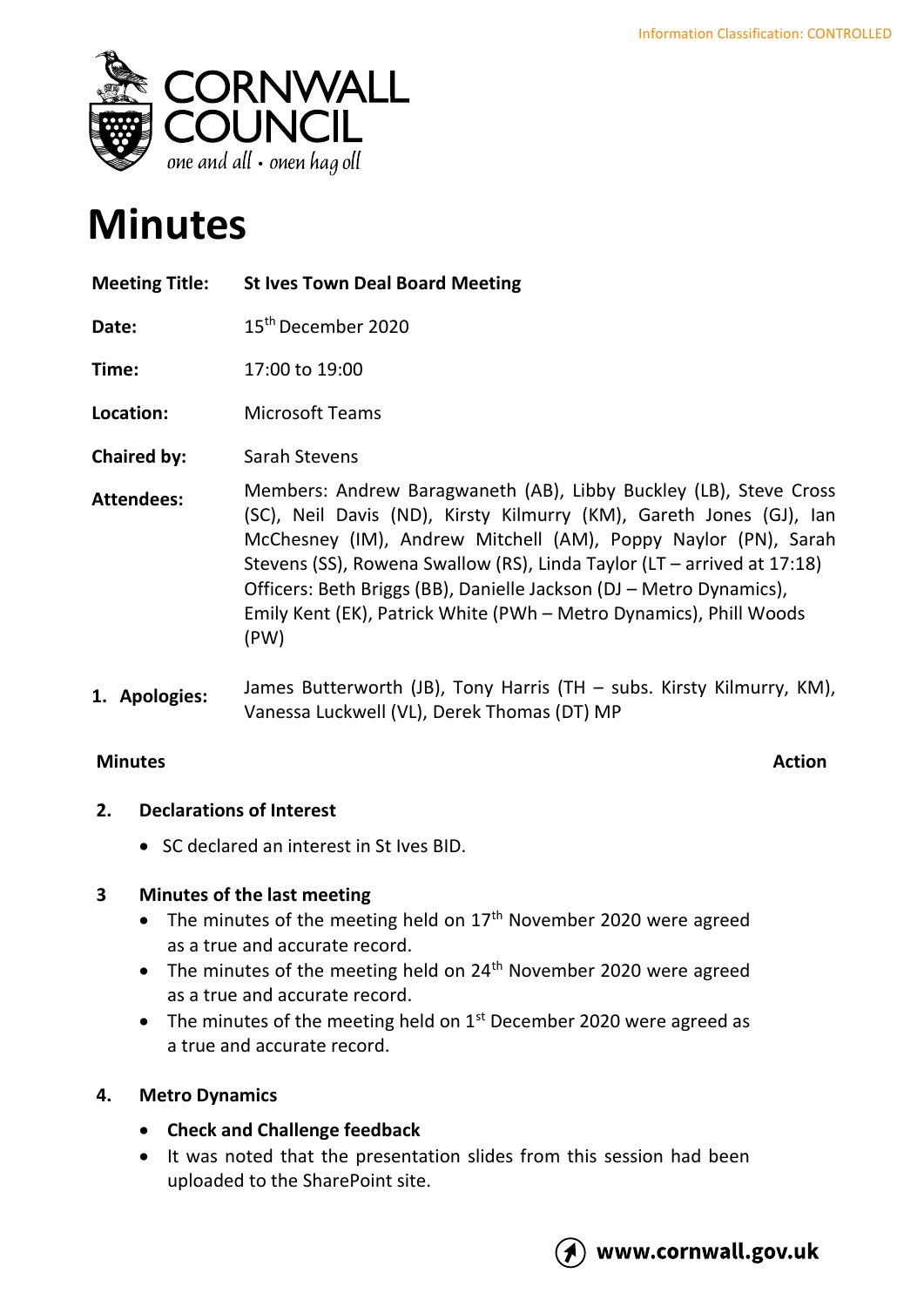- PWh reported that the feedback had been very positive, with Arup feeling that St Ives was telling a good story.
- It was noted that additional quotes, images and consultation feedback was still to be added.
- There was ongoing discussion around the level of project detail required at this stage.
- **Draft TIP**
- PWh noted that the latest version of the TIP included changes as a result of previous feedback and noted the areas where further work was required.
- PWh ran Members through the latest draft.
- PWh highlighted areas where Metro Dynamics would be seeking Board support in terms of working with applicants to add further detail to projects.
- The inclusion of doughnut economics was discussed. EK shared the version of the decision making wheel that Cornwall Council had implemented and noted that the intention was to run the TIP through this as part of the sign off process. PWh noted that wording would be included in the TIP to reflect this.
- Projects were then each considered in turn.
- Inclusion of the delegated fund was discussed, with PWh advising that further discussions would be had offline in order to confirm the details.
- ND raised the matter of the Guildhall and offered to take part in a working group to progress.
- **ACTION:** PWh, ND and VL to convene a working group to progress Guildhall discussions with applicant.
- The inclusion of a Community Worker was discussed, with concern over this as a revenue spend. SS clarified that this was proposed to be covered by the 10% revenue spend allowed, and would add value to the Penbeagle project cluster.
- PWh noted that the proposal around transport and connectivity was ongoing.
- PWh advised that revised project list/descriptions would be prepared by later that week.
- Members queried how applicants were being updated. SS advised that due to the fact that it was still necessary to appraise and revisit projects as the TIP took shape and suitability/deliverability were finalised, applicants were to be advised that their projects were still under consideration.
- SS raised the possibility of a 'town meeting' via Zoom to allow members of the public to ask questions of the Board.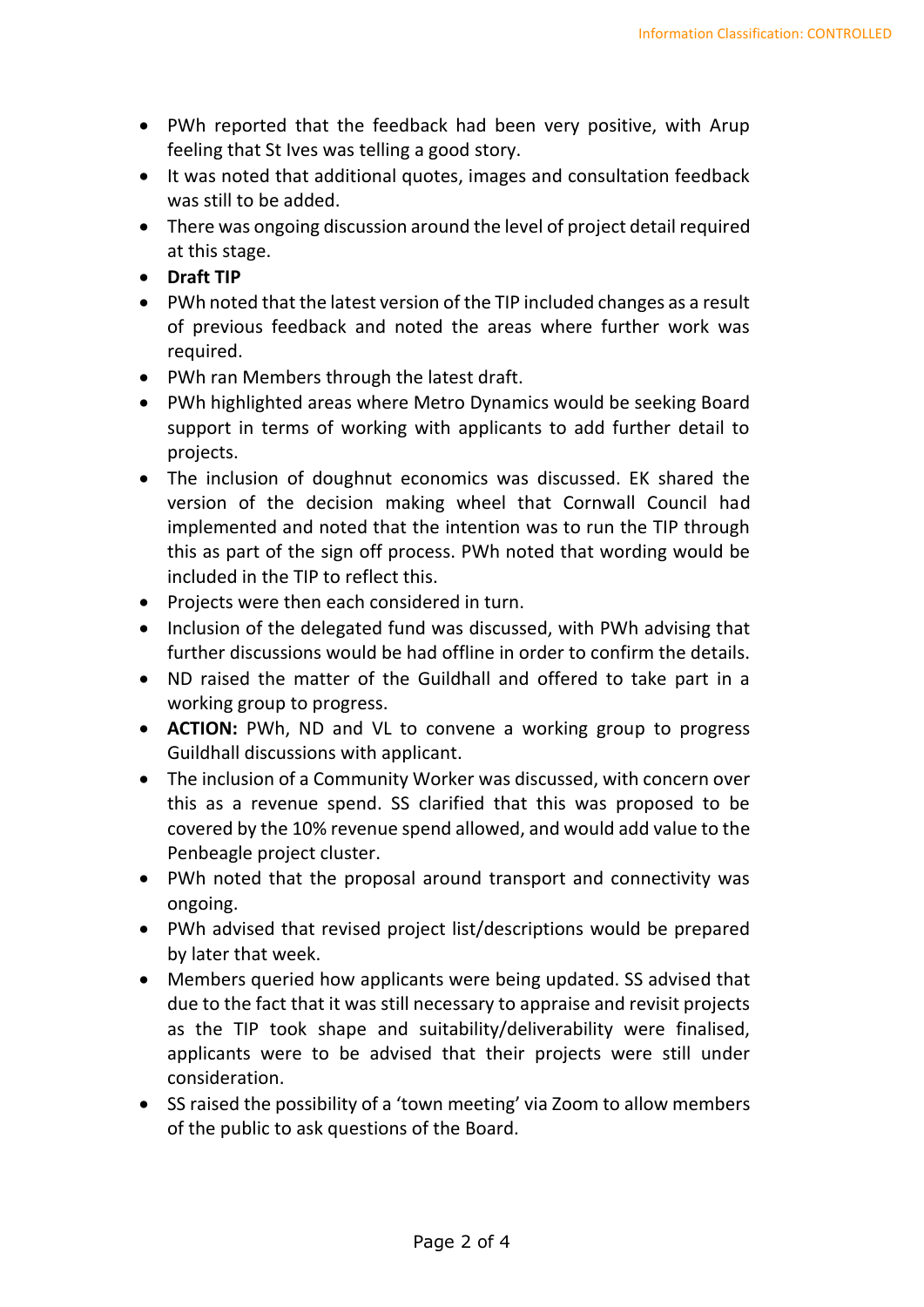# **5. Projects for draft TIP**

- **Town Centre building acquisition**
- RS had been able to coordinate a preliminary report but it was noted that further reports/surveys would be required to get a clearer idea of costs.
- **ACTION:** SC to circulate report to Members.
- PWh advised that the Board would need to establish a legal entity in order to procure property and that it would also be important for the TIP to identify a project to use the space.
- It was agreed by the Board that the exploration of possibilities around the potential of this project continue, subject to more detailed reports being provided.
- **BID Pedestrianisation update**
- SC reiterated his interest in this item and left the meeting at 18:28.
- SS advised that a meeting with Cornwall Council had introduced the suggestion of installation of cameras rather than bollards.
- There was discussion around the merits of the scheme, with some Members concerned about the impact on residents. It was noted that exemptions could be applied for to allow access to residents and business owners.
- It was also noted that more detail would be required on the management of monitoring/enforcing the scheme.
- Members considered a white paper which was expected regarding town centre traffic management.
- There was discussion regarding the timing of this and that awaiting the white paper would not fit with the TIP submission timescale.
- SS sought a decision from the Board as to whether it was happy to authorise expenditure of £36k for a feasibility study for the scheme at this point.
- Members voting against the use of capacity funding to pay for the feasibility study.
- EK raised the idea of including an amount in the TIP around the ambition of pedestrianising the town centre, without detailing the solution at this point.
- PWh added that this could be included in the TIP as a marker, with options explored and secured in HoTs, when funding could also be explored.
- Members voted for the inclusion of pedestrianisation in the TIP as an aspiration.
- **Railway Station improvements**
- A report had been circulated with the agenda pack.
- SS noted that this project was previously scored on a different basis and the emphasis of the project had now shifted to improved services and